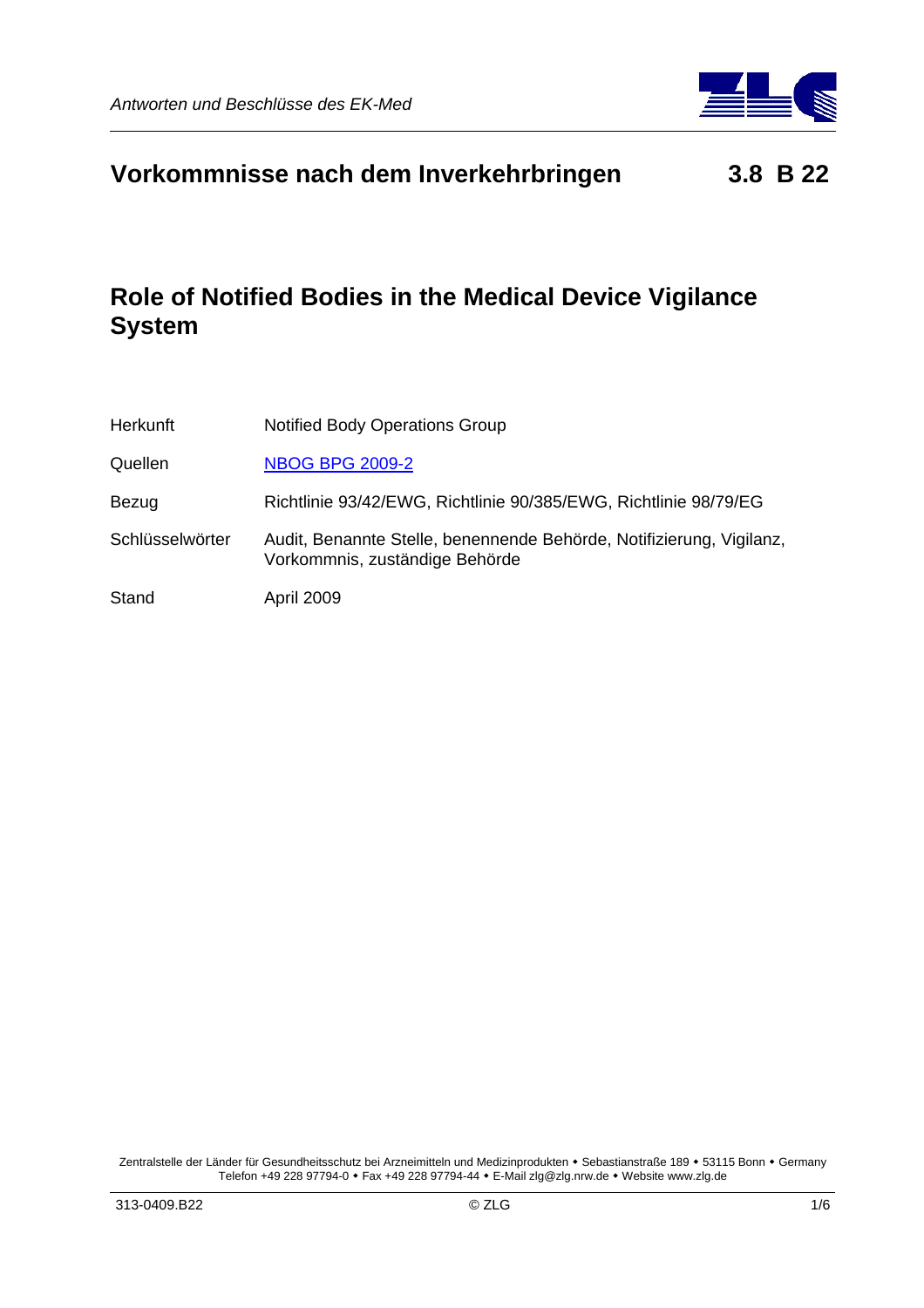applicable for ⊠ AIMD, ⊠ MDD, and ⊠ IVDD **2009-2** 

# **Role of Notified Bodies in the Medical Device Vigilance System**

## **1 Introduction**

The medical devices Directives require manufacturers to report incidents involving their products that result in the death or serious harm of a patient or user or which have the potential to cause death or a serious deterioration in his state of health. This "Vigilance Reporting System", which is operated by all Member States, aims to improve the health and safety of patients, users and others by reducing the likelihood of the same type of incident being repeated in different places and at different times.

The Vigilance system requires active participation by manufacturers or their Authorised Representative, Competent Authorities, the European Commission and users or practitioners. The involvement of Notified Bodies in such cases however is not well defined.

The "Guide to the Implementation of Directives Based on the New Approach and the Global Approach" (Blue Guide) [1] underlines that Notified Bodies should, basically, be excluded from the responsibilities of market surveillance activities.

However, the Notified Body Operations Group (NBOG) believes that, as per MEDDEV 2.12-1 rev 5, that manufacturers should always inform their Notified Bodies of issues occurring in the post-production phase affecting certification so that the information can be used by the Notified Bodies to help them assess the continued conformity of devices to the provisions of the relevant medical devices Directive. Even though the Notified Bodies do not play a key operational role in the vigilances system, they provide a very important supporting role, as outlined in MEDDEV 2.12-1 rev 5 [2].

This guidance paper has been produced by NBOG in consultation with the Vigilance Working Group and NB-MED. It is aimed at both Notified Bodies, manufacturers or their Authorised Representative, Designating Authorities and Competent Authorities and is the guidance referenced in MEDDEV 2.12-1 rev 5 section 7.

## **2 Manufacturers and Notified Bodies**

According to MEDDEV 2.12-1 rev 5 [2], section 3.1.1 manufacturers must keep the Notified Body advised of issues occurring in the post-production phase affecting the certification with recommendations to inform them about Field Safety Corrective Actions<sup>1</sup> as well as to copy Field Safety Notices<sup>2</sup> to the Notified Body involved in the conformity assessment procedure of the respective devices.



<sup>1</sup> See MEDDEV 2.12-1 rev 5 section 5.4.4 and Annex 4

<sup>2</sup> See MEDDEV 2.12-1 rev 5 section 5.4.4.1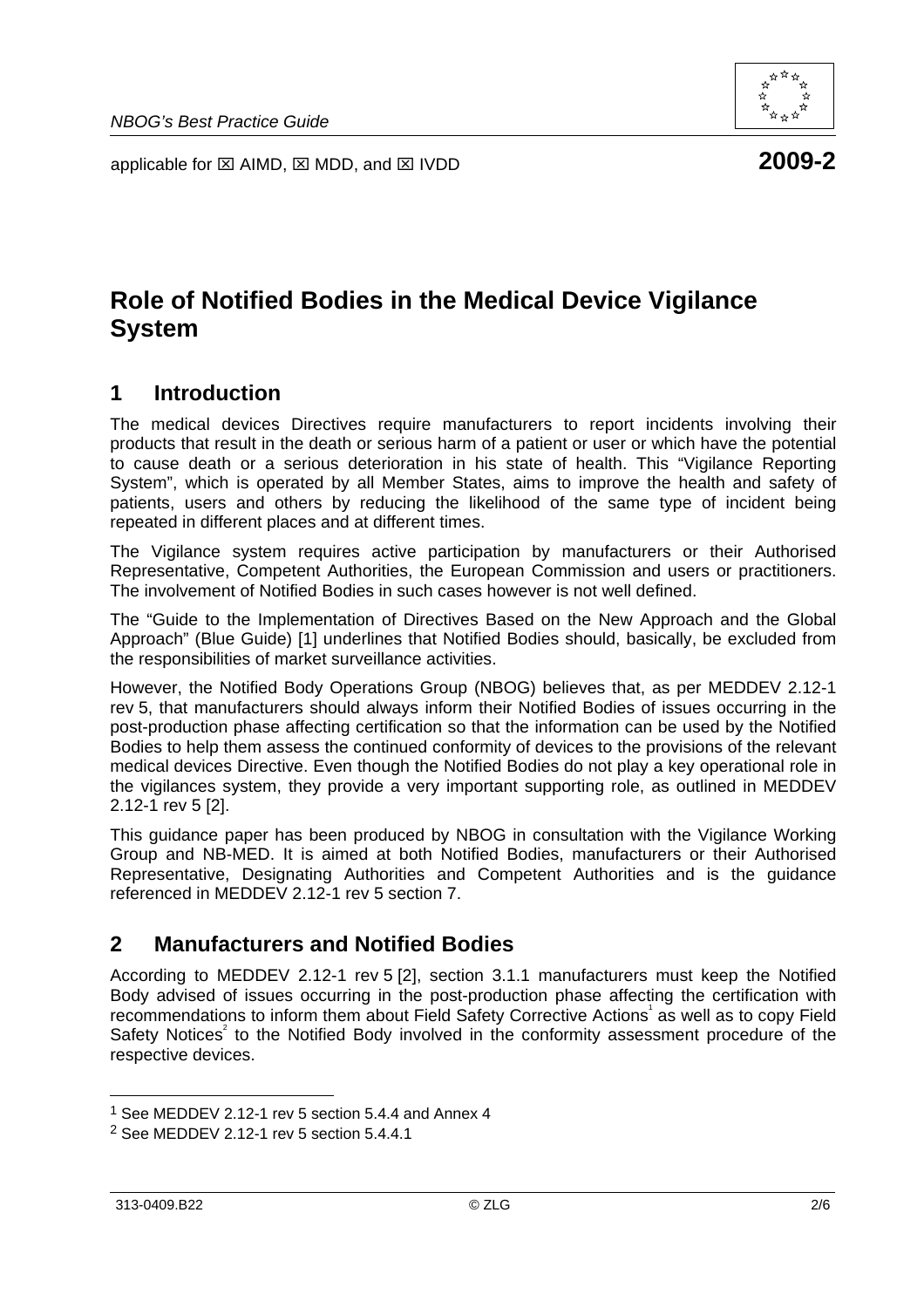**No particular role in the investigation or the evaluation of the incident is assigned to the Notified Body but it is clearly sensible that the Notified Body should know about such events and any corrective or preventive action taken by the manufacturer to prevent a recurrence of the incident and to assess the impact of vigilance issues on the certifications granted. The Notified Body shall not interfere with the CA, when the CA is monitoring, commenting or challenging the manufacturer's incident investigation and conclusions.** 

Accordingly, NBOG recommends that manufacturers send their Notified Bodies copies of the incident reports at the same time as they are sent to the Competent Authority. This is essential in circumstances when the manufacturer considers that there is a severe risk to public health or where the issue may have an impact on the device certification as per MEDDEV 2.12-1 rev 5. The information should be supplemented as appropriate during the course of any investigation into the incident and always concluded with a copy of the final report. This should contain a full analysis of the incident and a description of any corrective action being taken by the manufacturer. Manufacturers should also send any trend reports or summary reports to the Notified Body that they are communicating to the Competent Authority. Such reports may relate to issues affecting device certification.

The Notified Body should consider the information contained in these reports when planning its future audit activities of the manufacturer and when approving or renewing certificates. In extreme cases, the Notified Body may need to consider withdrawing or suspending the Certificate of Conformity in respect to particular devices. This information shall be provided to the Notified Body by the manufacturer.

According to MEDDEV 2.12-1 rev 5 [2], section 6, CAs should inform Notified Bodies of relevant cases (e. g. by copying them with relevant Competent Authority reports), which should be taken into consideration by the Notified Body.

NBOG suggests that Notified Bodies require manufacturers to provide it with vigilance information at the same time as it is provided to the National Competent Authority. To avoid doubt or ambiguity, such an obligation should ideally be included within the contractual arrangements held between the manufacturer and Notified Body.

### **2.1 Notified Bodies regular auditing activities**

In case of conformity assessment procedures, which contain an audit of the quality system, the Notified Body shall verify that:

- the vigilance procedures established by the manufacturer are in line with the applicable regulatory requirements (national requirements based on the transposition of the relevant Directive and additional regulatory requirements)
- the procedures cover initiating corrective and preventive actions (CAPA) including undertaking Field Safety Corrective Actions (FSCA) and issuing Field Safety Notices (FSN),
- the procedures are fully implemented by the manufacturer and, if applicable,  $-$  via contractual arrangements – also known and implemented by the manufacturer's Authorized Representative and national distributors,
- the manufacturer has adequate resources to handle vigilance issues.

During each of its audits the Notified Body shall verify the implementation of these procedures.

In verifying the system, the Notified Body should sample a number of examples of any incidents registered by the manufacturer, check that the procedures have been complied with, confirm that all relevant serious incidents have been identified and reported to Competent Authorities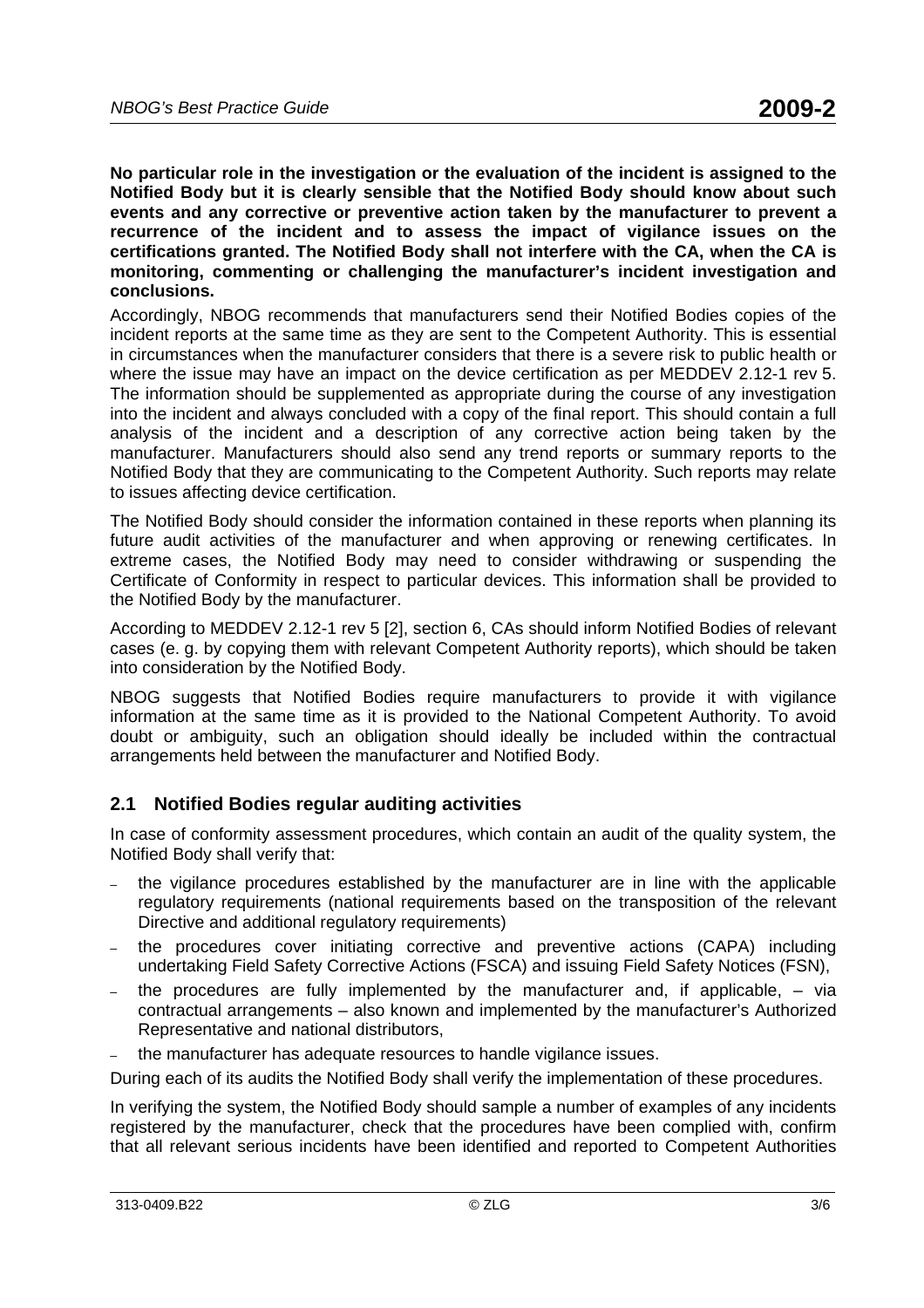and the Notified Body in an appropriate timeframe, and confirm that any necessary corrective and preventive actions have been implemented. Notified Bodies should pay particular attention to any adverse events or incidents not reported by the manufacturer under the vigilance system where it believes such events or incidents should, in fact, have been reported as an incident. The Notified Body should examine the justification provided by the manufacturer when an issue is not reported.

In case the NB's audit team observes that incidents or FSCAs have not been handled in compliance with the legal requirements it should note an audit deviation and should ask the manufacturer for corrective actions. If the manufacturer, on reflection, agrees with the Notified Body assessment, the manufacturer should report the incident to the Competent Authority, investigate the matter as usual and take any necessary corrective action. In this case, no particular action is needed by the Notified Body other than to verify the implementation of any corrective action plan.

If, however the manufacturer disagrees, the Notified Body should report such an event to its Designating Authority and the Competent Authority of the manufacturer. The impact upon the continued validity of any certificate issued should be considered.

Within the audits, determinations made by manufacturers about which incidents and complaint may affect device certification, and should therefore be reported to the Notified Body, should also be reviewed. Deviations and inappropriate determinations should be viewed as a serious matter.

### **2.2 Assessment of the impact of vigilance issue on the certification granted**

It follows from the above that – in addition to procedures covering the regular audit activities – the Notified Body should have a documented procedure to review the vigilance information in order to estimate its impact, if any, on the validity of existing certificates. The results of the evaluation of the information by the Notified Body and any decisions taken as a result should be thoroughly documented. Where the Notified Body decides to suspend or withdraw a certificate it should inform its Designating Authority without delay.

Upon receipt of information about vigilance cases from the manufacturer or the Competent Authorities the Notified Body should decide about the following options:

- no action required as the vigilance case is obviously not related to the certification granted,
- observation of the manufacturer's and Competent Authority's activities and the results of the manufacturer's investigation to allow a conclusion that the certification granted is not endangered or adequate corrective action has been performed,
- performance of extraordinary surveillance measures (document review, audit, product testing, etc.) if there is a high likelihood that certification granted is endangered.

The manufacturer should communicate adequate measures initiated or taken to the Competent Authority and the Notified Body. Decisions need to be documented.

If the manufacturer does not follow the appropriate measures, the Notified Body should apply provisions of Article 11 of directive 90/385/EEC, Article 16 of directive 93/42/EC or Article 15 of 98/79/EC regarding its responsibility for the issued EC certificates.

NBOG recommends that Notified Bodies take into account notifications sent by the manufacturer or Competent Authorities to evaluate the need for:

– performing extraordinary surveillance activities (document review, audit or product testing, reassessment of design examination),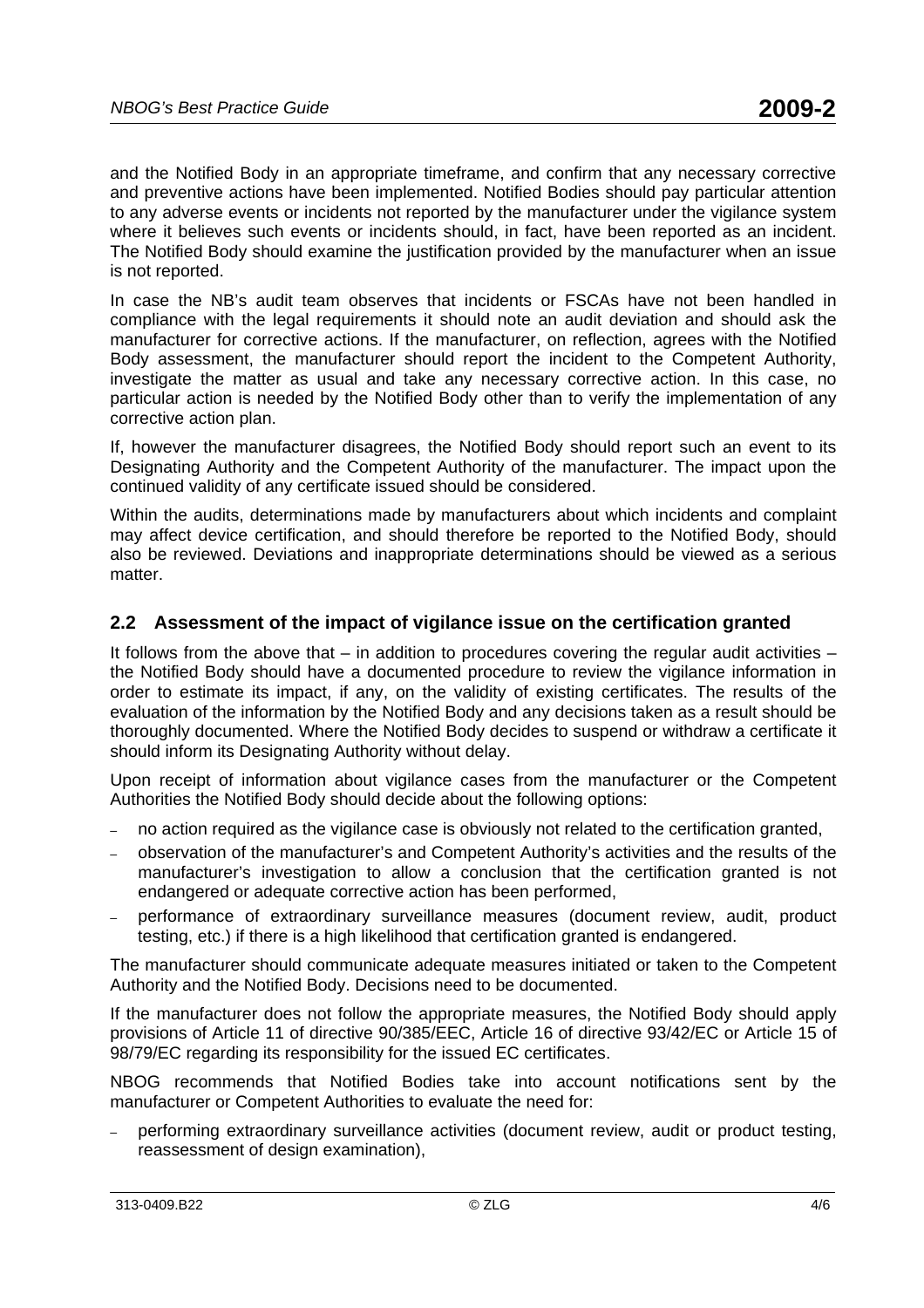- increasing the frequency of surveillance inspections of manufacturer's quality systems,
- reviewing specific products during the next or following audit,
- reviewing specific processes during the next or following audit,
- reviewing specific elements of the quality systems during the next or following audit, or
- any other relevant measure.

All information concerning incidents should be taken into account by the Notified Body in any initial, surveillance, renewal or other audit activity.

## **3 Designating Authorities and Notified Bodies**

During the monitoring activities of the Notified Body by the Designating Authority (DA), the DA shall verify that the NB has documented procedures covering the activities described in section 2.

The application of these procedures should be checked during on site assessment of the NB as well as during observed audits [3]. For preparation, the DA should check the information within the European vigilance system and compare with that known by the NB. The reasons for any discrepancies should be investigated and their impact upon the continued validity of any certificates issued considered.

### **4 Liaison between National Competent Authorities and Notified Bodies**

Under the vigilance system the manufacturers are required to inform the Competent Authorities on reportable incidents (for details see [2]). During the subsequent investigation process, the CA can also consult the NB on matters related to the conformity assessment.

The subsequent investigation into the incident may call into question the medical device's concept/design or manufacture without necessarily finding any fault with the quality of the Notified Bodies conformity assessment activity in respect of that particular manufacturer or device. In such cases the CA should consider:

- Requesting the NB to review their records relating to the certification in question in the light of the incident and information gleaned during the investigation of that incident.
- Informing the DA to request that the NB review the certificate, especially in case of public health and safety measures planned or taken by the CA.

If, following the transmission of information by a CA, the NB requests the manufacturer to implement some actions, the NB should inform the CA of this request.

If the CA's evaluation finds fault with the NB's conformity assessment work in respect of that particular manufacturer or device, the CA should consider – using the NBOG communication protocol [5] – requesting the NBs Designating Authority to conduct a special assessment.

| References | Directive 93/42/EEC, Directive 90/385/EEC, Directive 98/79/EC                                        |
|------------|------------------------------------------------------------------------------------------------------|
| Sources    | [1] NANDO (New Approach Notified and Designated Organisations)<br><b>Information System</b>          |
|            | [2] CEN/TR 15133 : 2005 "Nomenclature – Collective terms and codes for<br>groups of medical devices" |